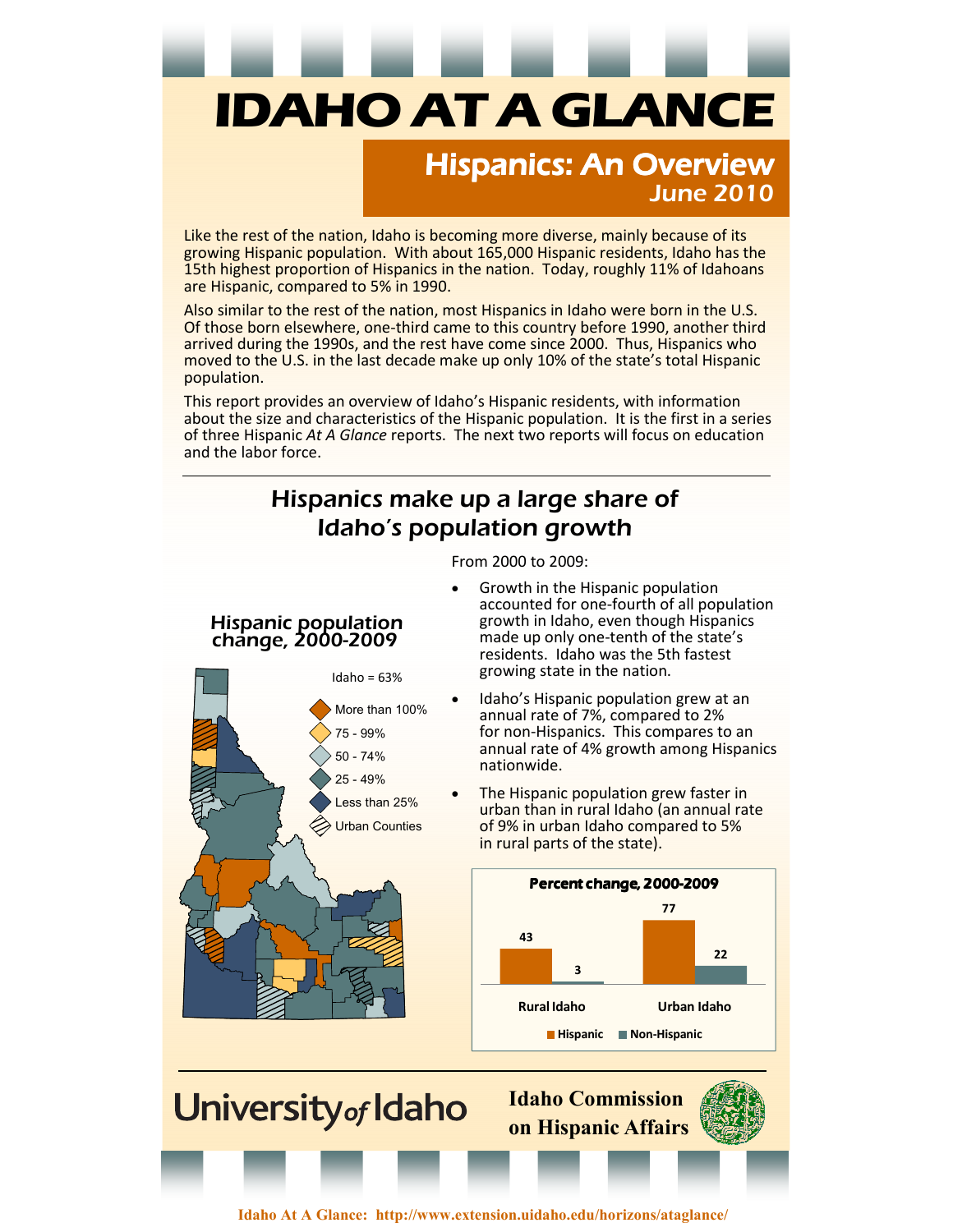#### *Most of Idaho's Hispanics live in southern Idaho*

In 2009:

- 41% of Hispanics, compared to 36% of non-Hispanics, lived in Ada and Canyon counties.
- Clark County had the highest proportion of Hispanics at 45%, followed by Minidoka (31%), and Jerome and Power (both 29%).
- Counties with the highest proportion of Hispanics (greater than 20%) have economies that rely on agriculture and food processing.
- Hispanics were more likely to live in rural counties than non-Hispanics (38% compared to 29%, respectively).



## *Parts of rural Idaho would be losing population if not for Hispanic growth*



Across the country, Hispanic growth is offsetting rural population decline. Some evidence from Idaho suggests this population growth is revitalizing local economies.<sup>1</sup> From 2000 to 2009:

- Hispanic growth accounted for 63% of total growth in Idaho's rural counties.
- Hispanic growth offset non-Hispanic loss in seven rural counties (shown left), all of which would have lost total population if not for Hispanic growth.
- Every county in Idaho had an increase in its Hispanic population, while almost onehalf of Idaho's counties—all rural—had a decline in the non-Hispanic population.

 $<sup>1</sup>$  Salant, P., J. Wulfhorst, and S. Kane with C. Dearien. 2009.</sup> *Community Level Impacts of Idaho's Changing Dairy Industry*. College of Agricultural & Life Sciences, University of Idaho.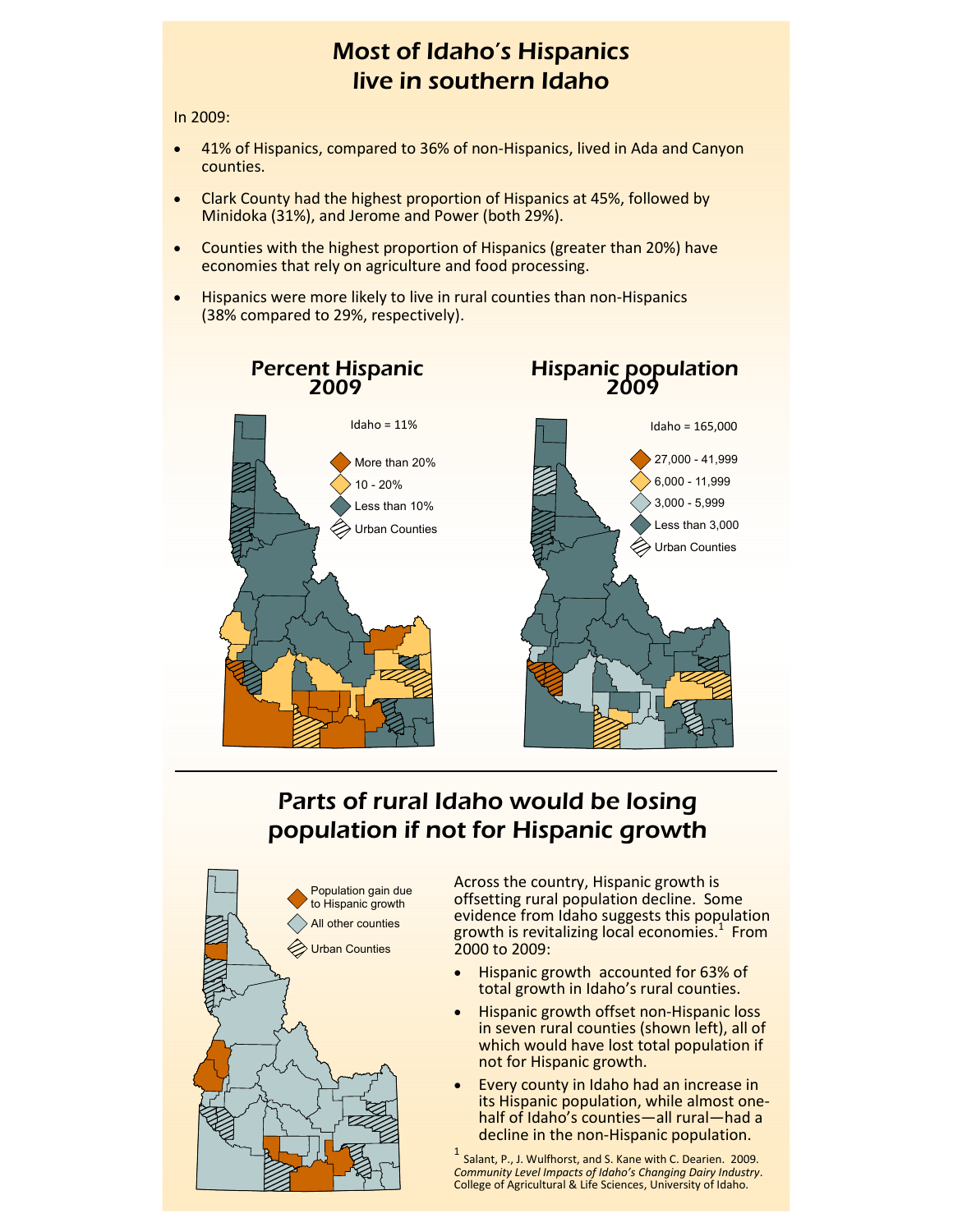#### *Hispanics tend to be younger than other Idahoans and are more likely than other Idahoans to live in families with children*

A large portion of Idaho's Hispanic population includes children and young adults of child-bearing age, and a very small portion of this population is over age 65. Thus, it is a very young population. This is in stark contrast to the non-Hispanic population, which has a more even distribution of people across age groups.

- Hispanics' median age was 23 in 2009, compared to 36 for non-Hispanics.
- In 2008, over onehalf of all Hispanic households were families with children under 18, compared to one-third of non-Hispanic households.
- Between 2000 and 2009, the Hispanic school-age population grew faster than the non-Hispanic schoolage population: 55% growth for Hispanics, compared to 3% for non-Hispanics.
- Only 3% of Hispanics were over age 65 in 2009, compared to 13% of non-Hispanics.



### *Hispanics born in the U.S. are different from those who move here from another country*

- In 2008, almost 70% of Idaho's Hispanics were born in the U.S. Many of Idaho's Hispanic families have lived in the U.S. for generations.
- As of 2008, native-born Hispanics were younger, better educated, more likely to have health insurance, and more likely to speak only English at home than foreignborn Hispanics.
- Contrary to conventional wisdom, there has not been a recent surge in Idaho's Hispanic immigrants. They are divided evenly among those who arrived in the U.S. before 1990, during the 1990s, and since 2000.
- Almost all of Idaho's Hispanics are of Mexican descent (87% in Idaho, compared to 66% in the U.S.).

|                                                        | Hispanics, 2008 |              |  |
|--------------------------------------------------------|-----------------|--------------|--|
|                                                        | Native-born     | Foreign-born |  |
| High school graduates<br>$(% )^{2}(x, a)$ (%, age 25+) | 73              | 31           |  |
| College graduates<br>(%, age 25+)                      | 13              | 2            |  |
| Median age (in years)                                  | 15              | 34           |  |
| Speaks only English at<br>home $(\%$ , age 5+)         | 51              | 12           |  |
| Covered by health<br>insurance (%, all ages)           | 71              | 35           |  |